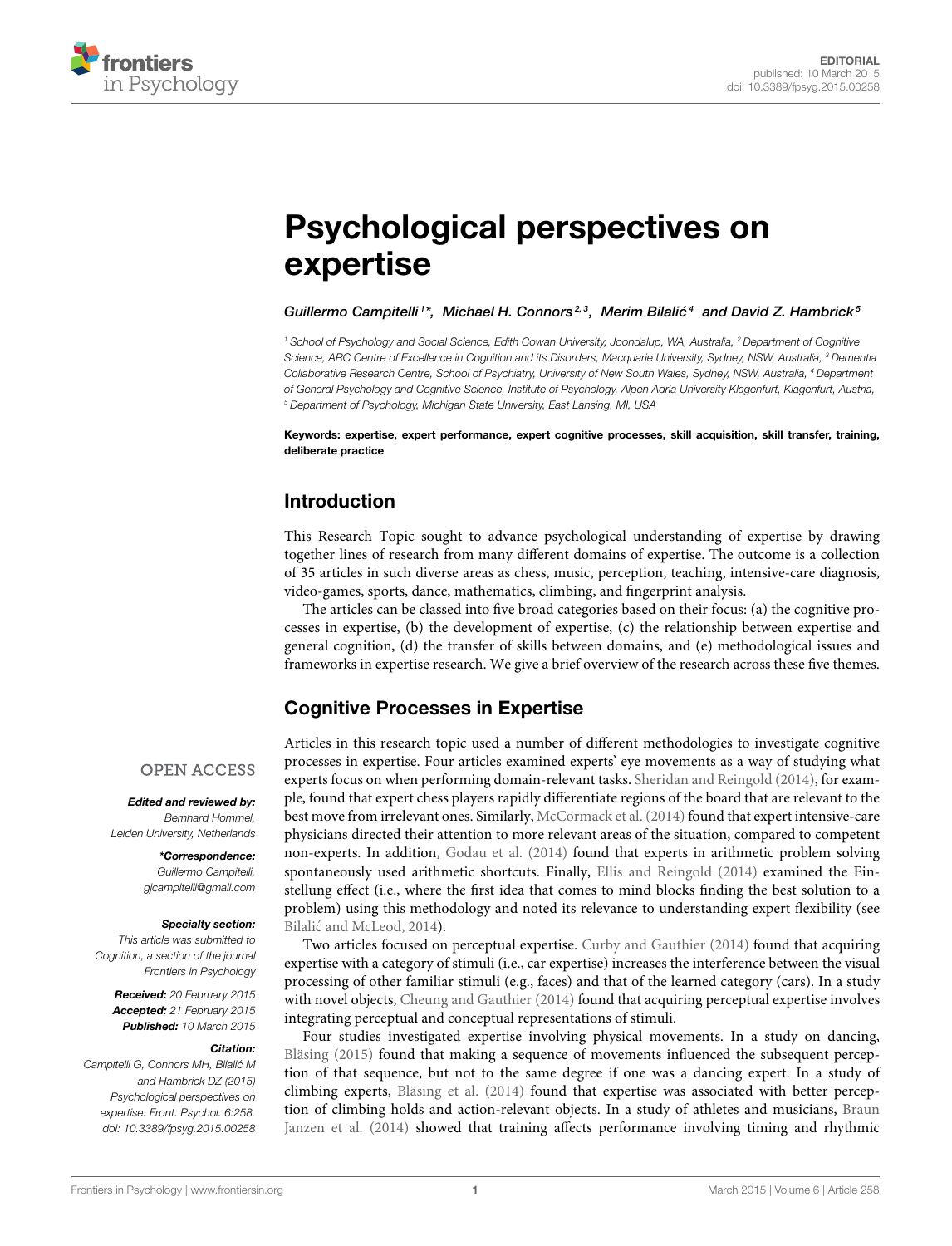movements: athletes were more precise making continuous movements, whereas musicians were more precise for discrete movements. In a study of skill acquisition in a flight simulator, [Wiggins et al. \(2014\)](#page-3-0) found that a general capacity for acquiring and using cues was related to performance in landing an aircraft in the simulator.

Finally, four articles focused on experts' pattern recognition (the ability to identify meaningful relationships in complex stimuli). In a review of research on fingerprint experts, Thompson et al. [\(2014\)](#page-3-1) concluded that such expertise relies on rapid pattern recognition and discrimination rather than in analytic thinking. In an observational study, [Kretz and Krawczyk \(2014\)](#page-2-10) found that academic economists use many analogies in research meetings. [Trench \(2014\)](#page-3-2), however, suggests that these results may be due to the naturalistic setting of the study, rather than expertise per se. [Bialek and Sawicki \(2014\)](#page-2-11) showed that participants asked to take an expert perspective become more risk aversive and patient in decision making tasks. Finally, [Leone et al. \(2014\)](#page-2-12) examined the relationship between expertise and representations of space using a large dataset of chess games from an internet server. They found that novices, relative to experts, use strategies to reduce their cognitive load (see [Connors and Campitelli, 2014,](#page-2-13) for a commentary).

### Development of Expertise

Six studies examined how expertise is developed. [Gaschler et al.](#page-2-14) [\(2014\)](#page-2-14) examined the learning curves in skill acquisition by analyzing the tournament performance of 1383 chess players over 10 years. They found that exponential learning curves better fitted players' improvements over time than power function learning curves. [Gobet and Ereku \(2014\)](#page-2-15) discussed the case of Magnus Carlsen, current world chess champion, and argue that his level of performance cannot be accounted for by the deliberate practice account, which suggests that amount of deliberate practice is the critical determinant of expertise.

Citing limitations in an earlier meta-analysis by Hambrick et al. [\(2014a\)](#page-2-16), [Platz et al. \(2014\)](#page-2-17) conducted a meta-analysis on the influence of deliberate practice in musical achievement. They found a moderate average effect size ( $r_c = 0.61$ ), which they interpret as showing the importance of deliberate practice. In response to Platz et al.'s criticisms, [Hambrick et al. \(2014b\)](#page-2-18) noted a number of conceptual problems in Platz et al.'s arguments and observe how Platz et al.'s findings can also be interpreted to show that practice, while undoubtedly an important factor in expertise, is not the sole determinant.

[Healy et al. \(2014\)](#page-2-19) proposed a number of training principles for developing expertise. These include the acquisition of expertise (e.g., scheduling of feedback), retention of expertise (e.g., item chunking, depth of processing) and transfer (e.g., variability of practice, seeding the knowledge base). Finally, [Speelman \(2014\)](#page-2-20) argued that treating numeracy as a form of expertise and using computer programs in teaching would address some shortcomings in current teaching and, in particular, foster a greater focus on practice and feedback in learning.

# Expertise and General Cognition

Three articles examined the relationship between expertise and general cognition. First, [Gobet et al. \(2014b\)](#page-2-21) discussed how artificial intelligence and engineering could be used to design a brain. Based on expertise research, they propose that a better brain would have less concepts and more low-level perceptual processing. Second, [Guida and Lavielle-Guida \(2014\)](#page-2-22) combined findings from memory research with the normal population with theories of expert memory. They argue that a less sophisticated version of the spatial method of loci used by memory experts is also used by ordinary people to encode items in working memory. Third, [Christophel et al.](#page-2-23) [\(2014\)](#page-2-23) observed that amount of teaching experience is a very poor predictor of a teacher's actual effectiveness, including, for example, the teacher's ability to offer constructive feedback to students.

## Transfer of Skills

Three articles examined the transfer of skills across domains. First, [Gobet et al. \(2014a\)](#page-2-24) investigated the possibility of training transfer from videogame playing to selective attention and working memory capacity. Consistent with over a century of research, there was no evidence for transfer, even in videogame experts. In contrast, [Lampit et al. \(2014\)](#page-2-25) reported evidence for transfer of computerized cognitive training to a bookkeeping task. Finally, [Bart \(2014\)](#page-2-26) reviewed research published after [Gobet and Campitelli's \(2006\)](#page-2-27) critical review on the effects of chess education, showing statistically significant effects of chess education on academic achievement.

## Frameworks, Recommendations, and **Methodology**

Seven articles discussed expertise in general. First, [Vaci et al.](#page-3-3) [\(2014\)](#page-3-3) consider alternative approaches to studying expertise, and in particular, how studying only individuals from highly restricted ranges of skill may yield different findings than studying individuals who represent wider ranges of skill. Second, [Kaufman \(2014\)](#page-2-28) identifies points of disagreement and agreement in different views of expertise and suggests some directions for future research. Third, [Bourne et al. \(2014\)](#page-2-29), categorize expertise as elite, peak, or exceptionally high levels of performance on a particular task or within a given domain.

Fourth, [Shen et al. \(2014\)](#page-2-30) use birdwatching as an illustrative example to discuss such issues as selecting an appropriate domain of perceptual expertise for study, recruiting experts, assessing their level of expertise, and experimentally testing the experts' performance. Fifth, [MacIntyre et al. \(2014\)](#page-2-31) propose that athletes are not just experts in movement execution but also in planning, metacognition, and reflection. Similarly, [Toner and Moran \(2014\)](#page-3-4), extending [Sutton et al.'s](#page-2-32)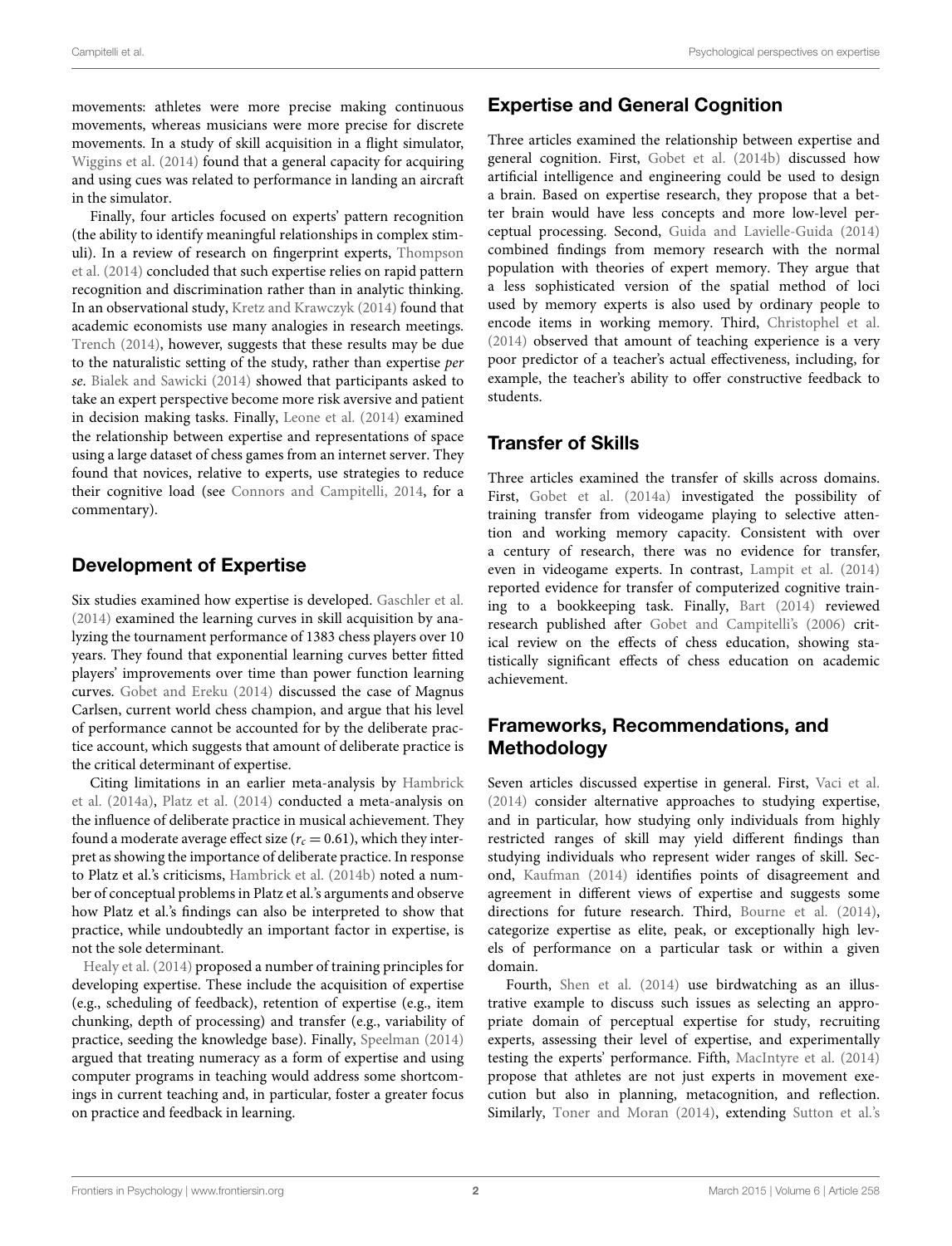[\(2011\)](#page-2-32) framework, argue that expert athletes do not completely automatize their skills and that an important component of their expertise is to be able to rapidly reflect on their movements. Finally, [de Oliveira et al. \(2014\)](#page-2-33) build upon Gigerenzer's (e.g., [Gigerenzer and Goldstein, 1999\)](#page-2-34) heuristicbased approach to decision making. They propose that expert athletes develop a toolbox of heuristics to guide their decision making.

#### **References**

- <span id="page-2-26"></span>Bart, W. M. (2014). On the effect of chess training on scholastic achievement. Front. Psychol. 5:762. doi: 10.3389/fpsyg.2014.00762
- <span id="page-2-11"></span>Bialek, M., and Sawicki, P. (2014). Can taking the perspective of an expert debias human decisions? The case of risky and delayed gains. Front. Psychol. 5:989. doi: 10.3389/fpsyg.2014.00989
- <span id="page-2-4"></span>Bilalić, M., and McLeod, P. (2014). Why good thoughts block better ones. Sci. Am. 310, 74–79. doi: 10.1038/scientificamerican0314-74
- <span id="page-2-7"></span>Bläsing, B. E. (2015). Segmentation of dance movement: effects of expertise, visual familiarity, motor experience and music. Front. Psychol. 5:1500. doi: 10.3389/fpsyg.2014.01500
- <span id="page-2-8"></span>Bläsing, B. E., Güldenpenning, I., Koester, D., and Schack, T. (2014). Expertise affects representation structure and categorical activation of grasp postures in climbing. Front. Psychol. 5:1008. doi: 10.3389/fpsyg.2014.01008
- <span id="page-2-29"></span>Bourne, L. E. Jr., Kole, J. A., and Healy, A. F. (2014). Expertise: defined, described, explained. Front. Psychol. 5:186. doi: 10.3389/fpsyg.2014.00186
- <span id="page-2-9"></span>Braun Janzen, T., Thompson, W. F., Ammirante, P., and Ranvaud, R. (2014). Timing skills and expertise: discrete and continuous timed movements among musicians and athletes. Front. Psychol. 5:1482. doi: 10.3389/fpsyg.2014. 01482
- <span id="page-2-6"></span>Cheung, O. S., and Gauthier, I. (2014). Visual appearance interacts with conceptual knowledge in object recognition. Front. Psychol. 5:793. doi: 10.3389/fpsyg.2014.00793
- <span id="page-2-23"></span>Christophel, E., Gaschler, R., and Schnotz, W. (2014). Teachers' expertise in feedback application adapted to the phases of the learning process. Front. Psychol. 5:858. doi: 10.3389/fpsyg.2014.00858
- <span id="page-2-13"></span>Connors, M. H., and Campitelli, G. (2014). Expertise and the representation of space. Front. Psychol. 5:270. doi: 10.3389/fpsyg.2014.00270
- <span id="page-2-5"></span>Curby, K. M., and Gauthier, I. (2014). Interference between face and non-face domains of perceptual expertise: a replication and extension. Front. Psychol. 5:955. doi: 10.3389/fpsyg.2014.00955
- <span id="page-2-33"></span>de Oliveira, R. F., Lobinger, B. H., and Raab, M. (2014). An adaptive toolbox approach to the route to expertise in sport. Front. Psychol. 5:709. doi: 10.3389/fpsyg.2014.00709
- <span id="page-2-3"></span>Ellis, J. J., and Reingold, E. M. (2014). The Einstellung effect in anagram problem solving: evidence from eye movements. Front. Psychol. 5:679. doi: 10.3389/fpsyg.2014.00679
- <span id="page-2-14"></span>Gaschler, R., Progscha, J., Smallbone, K., Ram, N., and Bilalić, M. (2014). Playing off the curve - testing quantitative predictions of skill acquisition theories in development of chess performance. Front. Psychol. 5:923. doi: 10.3389/fpsyg.2014.00923
- <span id="page-2-34"></span>Gigerenzer, G., and Goldstein, D. G. (1999). "Betting on one good reason: the take the best heuristic," in Simple Heuristics that Make us Smart, eds G. Gigerenzer, P. M. Todd, and The ABC Research Group (New York, NY: Oxford University), 75–95.
- <span id="page-2-27"></span>Gobet, F., and Campitelli, G. (2006). "Education and chess: a critical review," in Chess and Education: Selected Essays from the Koltanowski Conference, ed T. Redman (Dallas, TX: Chess Program at the University of Texas at Dallas), 124–143.
- <span id="page-2-15"></span>Gobet, F., and Ereku, M. H. (2014). Checkmate to deliberate practice: the case of Magnus Carlsen. Front. Psychol. 5:878. doi: 10.3389/fpsyg.2014.00878
- <span id="page-2-24"></span>Gobet, F., Johnston, S. J., Ferrufino, G., Johnston, M., Jones, M. B., Molyneux, A., et al. (2014a). "No level up!": no effects of video game specialization

#### **Conclusion**

The diversity of articles in this research topic illustrates the many different approaches to studying expertise. It also indicates the keen interest in the topic. We believe that many articles in this research topic are of lasting importance and can help to guide future research in the field of expertise.

and expertise on cognitive performance. Front. Psychol. 5:1337. doi: 10.3389/fpsyg.2014.01337

- <span id="page-2-21"></span>Gobet, F., Snyder, A., Bossomaier, T., and Harré, M. (2014b). Designing a "better" brain: insights from experts and savants. Front. Psychol. 5:470. doi: 10.3389/fpsyg.2014.00470
- <span id="page-2-2"></span>Godau, C., Haider, H., Hansen, S., Schubert, T., Frensch, P. A., and Gaschler, R. (2014). Spontaneously spotting and applying shortcuts in arithmetic a primary school perspective on expertise. Front. Psychol. 5:556. doi: 10.3389/fpsyg.2014.00556
- <span id="page-2-22"></span>Guida, A., and Lavielle-Guida, M. (2014). 2011 space odyssey: spatialization as a mechanism to code order allows a close encounter between memory expertise and classic immediate memory studies. Front. Psychol. 5:573. doi: 10.3389/fpsyg.2014.00573
- <span id="page-2-18"></span>Hambrick, D. Z., Altmann, E. M., Oswald, F. L., Meinz, E. J., and Gobet, F. (2014b). Facing facts about deliberate practice. Front. Psychol. 5:751. doi: 10.3389/fpsyg.2014.00751
- <span id="page-2-16"></span>Hambrick, D. Z., Oswald, F. L., Altmann, E. M., Meinz, E. J., Gobet, F., and Campitelli, G. (2014a). Deliberate practice: is that all it takes to become an expert? Intelligence 45, 34–45. doi: 10.1016/j.intell.2013.04.001
- <span id="page-2-19"></span>Healy, A. F., Kole, J. A., and Bourne, L. E. Jr. (2014). Training principles to advance expertise. Front. Psychol. 5:131. doi: 10.3389/fpsyg.2014.00131
- <span id="page-2-28"></span>Kaufman, S. B. (2014). A proposed integration of the expert performance and individual differences approaches to the study of elite performance. Front. Psychol. 5:707. doi: 10.3389/fpsyg.2014.00707
- <span id="page-2-10"></span>Kretz, D. R., and Krawczyk, D. C. (2014). Expert analogy use in a naturalistic setting. Front. Psychol. 5:1333. doi: 10.3389/fpsyg.2014.01333
- <span id="page-2-25"></span>Lampit, A., Ebster, C., and Valenzuela, M. (2014). Multi-domain computerized cognitive training program improves performance of bookkeeping tasks: a matched-sampling active-controlled trial. Front. Psychol. 5:794. doi: 10.3389/fpsyg.2014.00794
- <span id="page-2-12"></span>Leone, M. J., Fernandez Slezak, D., Cecchi, G. A., and Sigman, M. (2014). The geometry of expertise. Front. Psychol. 5:47. doi: 10.3389/fpsyg.2014.00047
- <span id="page-2-31"></span>MacIntyre, T. E., Igou, E. R., Campbell, M. J., Moran, A. P., and Matthews, J. (2014). Metacognition and action: a new pathway to understanding social and cognitive aspects of expertise in sport. Front. Psychol. 5:1155. doi: 10.3389/fpsyg.2014.01155
- <span id="page-2-1"></span>McCormack, C., Wiggins, M. W., Loveday, T., and Festa, M. (2014). Expert and competent non-expert visual cues during simulated diagnosis in intensive care. Front. Psychol. 5:949. doi: 10.3389/fpsyg.2014.00949
- <span id="page-2-17"></span>Platz, F., Kopiez, R., Lehmann, A. C., and Wolf, A. (2014). The influence of deliberate practice on musical achievement: a meta-analysis. Front. Psychol. 5:646. doi: 10.3389/fpsyg.2014.00646
- <span id="page-2-30"></span>Shen, J., Mack, M. L., and Palmeri, T. J. (2014). Studying real-world perceptual expertise. Front. Psychol. 5:857. doi: 10.3389/fpsyg.2014.00857
- <span id="page-2-0"></span>Sheridan, H., and Reingold, E. M. (2014). Expert vs. novice differences in the detection of relevant information during a chess game: evidence from eye movements. Front. Psychol. 5:941. doi: 10.3389/fpsyg.2014.00941
- <span id="page-2-20"></span>Speelman, C. P. (2014). The acquisition of expertise in the classroom: are current models of education appropriate? Front. Psychol. 5:580. doi: 10.3389/fpsyg.2014.00580
- <span id="page-2-32"></span>Sutton, J., Mcilwain, D., Christensen, W., and Geeves, A. (2011). Applying intelligence to the reflexes: embodied skills and habits between dreyfus and descartes. J. Br. Soc. Phenomenol. 42, 78–103. doi: 10.1080/00071773.2011. 11006732